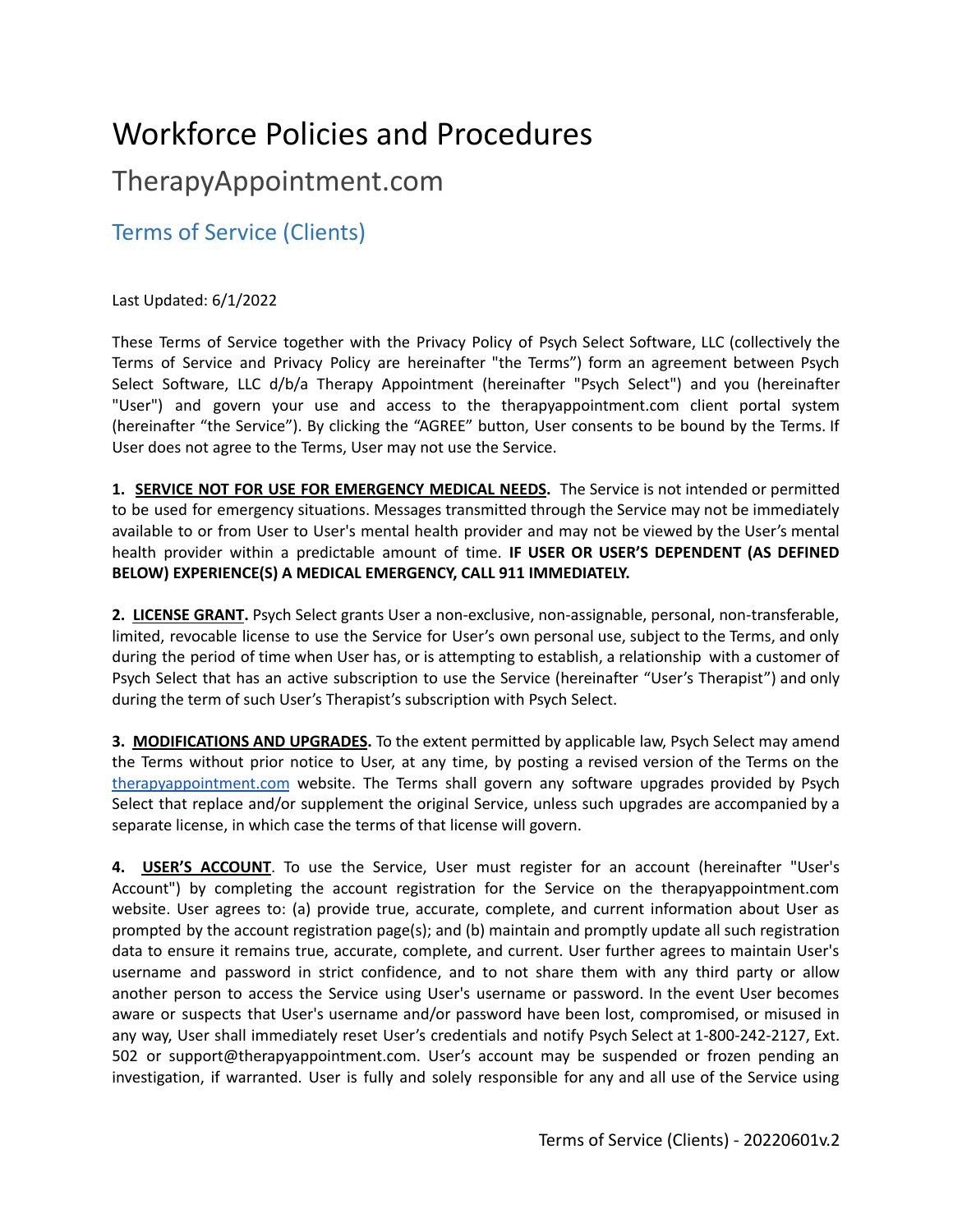User's username and password. Psych Select reserves the right to revoke or deactivate User's Account at any time for any reason, including, but not limited to, use inconsistent with the Terms.

**5. USER QUALIFICATIONS**. By using the Service, User represents and warrants that: (a) User has all rights and authority necessary to agree to the Terms and to provide access to any data or other information User hereunder; (b) User is located in the state/jurisdiction User selected during the registration process; (c) User is at least 13 years of age; and (d) User has, or is attempting to establish, a relationship with User's Therapist. User agrees to immediately notify Subscriber and Psych Select if User becomes aware of any development making User's representations, warranties, and/or covenants untrue or misleading.

**6. USER DEPENDENT(S)**. If User elects to use the Service on behalf of a minor or other dependent (each a "Dependent"), User further represents and warrants that User: (a) is qualified under the laws of User's state to make medical decisions on behalf of such Dependent; (b) will provide and maintain User's Account registration data and Dependent data in compliance with the requirements hereunder and applicable law; (c) will comply with all of the Terms; (d) will ensure that any Dependent does not engage in any activity that would constitute a violation of the Terms, if performed by User; and (e) will remain responsible for any violation of the Terms by User or User's Dependent.

**7. RESTRICTIONS**. User agrees that he/she will not: (a) copy, reproduce, modify, translate, create derivative works of, disclose or publicly display the Service; (b) decompile, disassemble, reverse engineer or otherwise attempt to determine the functionality of the Service; (c) directly or indirectly license, distribute, resell, rent, lease, subcontract, operate as a service bureau or otherwise make the Service available to any third party; (d) use the Service to develop a product or service that is the same or substantially similar to the Service; (e) disclose or share any passwords or other security or authentication with respect to the Service to or with any other person or entity; (f) use the Service for a purpose other than as set forth in the Terms or in a manner that violates any applicable law, rule or regulation; (g) remove, conceal or alter any personally identifiable information, identification, copyright or proprietary rights notices or labels from or on the Service; (h) access or permit any third party to access (or attempt or permit any third party to attempt to access) any content or information (including, personally identifiable information) other than as authorized under the Terms; (i) attempt to disrupt the operation of the Service or use the Service in any manner that could damage Psych Select's services or networks; or (j) post or transmit any information that is unlawful, libelous, defamatory, obscene, fraudulent, predatory of minors, harassing, threatening, or hateful to any person, or that infringes or violates any intellectual property right or privacy or publicity right of another party.

**8. OTHER LINKS**. The Service may contain links to other third-party websites. Such third-party websites are owned and operated by the third parties and/or their licensors, and Psych Select has no responsibility for or control over such websites. User acknowledges and agrees that Psych Select is not responsible or liable for the availability or accuracy of third-party websites, the security or regulatory compliance of such websites, or the content, advertising, or products or services on or available from such websites, and inclusion of any link or application on the Service does not imply any endorsement of such website or services. It is User's responsibility to take precautions to ensure any linked material User selects is free of viruses and other harmful or destructive items.

**9. TERM AND TERMINATION.** If User breaches the Terms, Psych Select will terminate User's Account immediately and without notice. In addition, Psych Select may terminate User's Account for any reason, other than a breach of the Terms, by giving written notice of the effective date of such termination.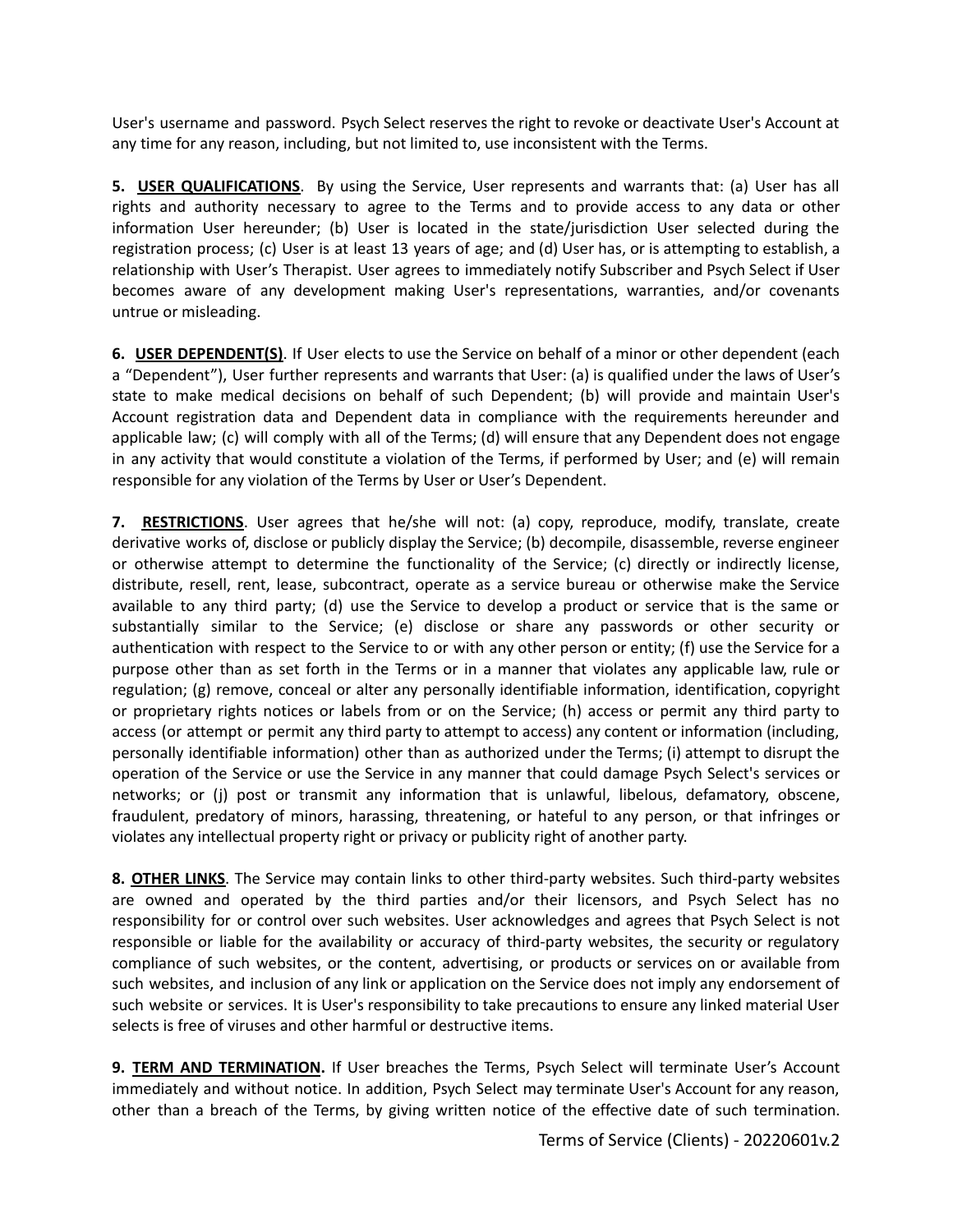Further, all provisions of the Terms, except Section 2 (License Grant), will survive termination and continue in full force and effect. Upon termination of User's Account for any reason, User must cease access to the Service, except to the extent specifically permitted under Section 10 and subject to all of the Terms.

**10. STORAGE OF DATA UPON TERMINATION**. Upon termination of User's Account, including as a result of the termination of User's Therapist's account, Psych Select will terminate User's access. User's Therapist will continue to have access to User's data for so long as User's Therapist maintains an active account. Psych Select will destroy User's data according to Psych Select's internal document management and retention policies, procedures, and practices. All protections and guarantees of data security and privacy stated in the Terms or applicable law will remain in effect for this data regardless of User's status.

**11. TERMINATION FOR INACTIVE USER'S THERAPIST.** User's license to use the Service is contingent on User's Therapist having and maintaining a subscription to use the Service. If User's Therapist does not maintain an active subscription, Psych Select may terminate User's Account and User's access. User's information will be stored by Psych Select in accordance with the process noted in Section 10 above. If User's Therapist's Account affiliated with the User is reactivated, User's full access to the Service will be promptly restored.

**12. INACTIVE ACCOUNT OR CREATION OF NEW ACCOUNT.** User may have to create a new account if (1) User's Therapist declines to establish a relationship with User, and User seeks to establish a relationship with another therapist, and/or (2) User seeks to register another account associated with another therapist. User's Therapist may choose to delete User's Account if User's Account is inactive. If User's Therapist declines to establish a relationship with User, Psych Select may terminate User's Account and User's Access in accordance with the provisions in Section 10 above.

**13. CONFIDENTIAL INFORMATION.** In using the Service, User may have access to confidential and or proprietary information of Psych Select and its licensors and suppliers that may include, but is not limited to, software, codes, technology, logic, techniques, formats, tools, designs, concepts, methods, processes, ideas, functional specifications, technical materials and information, and related documentation ("Confidential Information"). User will maintain such Confidential Information in confidence and use such information only for purposes of User use of the Service, in accordance with the Terms.

**14. PROPRIETARY RIGHTS**. THE SERVICE IS LICENSED, NOT SOLD. All rights, titles and interest in and to the Service and all Intellectual Property Rights therein are and shall remain exclusively with Psych Select, its licensors and their respective successors and assigns. User is not granted any right, title or interest whatsoever in the Service or any Intellectual Property Rights (as defined below) associated with the Service. To the extent User provides any verbal or written ideas or feedback to Psych Select concerning the Service (hereinafter "User Feedback"), User hereby assigns, transfers and conveys to Psych Select, or its designee, all worldwide right, title, and interest in and to any and all User Feedback, including any ideas, findings, conclusions, concepts, improvements and Intellectual Property Rights in such User Feedback and Psych Select reserves the right to use any User Feedback, including any comments, endorsements, and contributions by User in advertising for the Service and Psych Select. "Intellectual Property Rights" means all intellectual property and other similar proprietary rights, in any jurisdiction, including rights in and to: (a) trade secrets, know-how and other confidential or non-public business information; (b) original works of authorship and any moral rights relating thereto; (c) trademarks, service marks, trade dress and other indications of origin; and (d) patents, invention disclosures,

Terms of Service (Clients) - 20220601v.2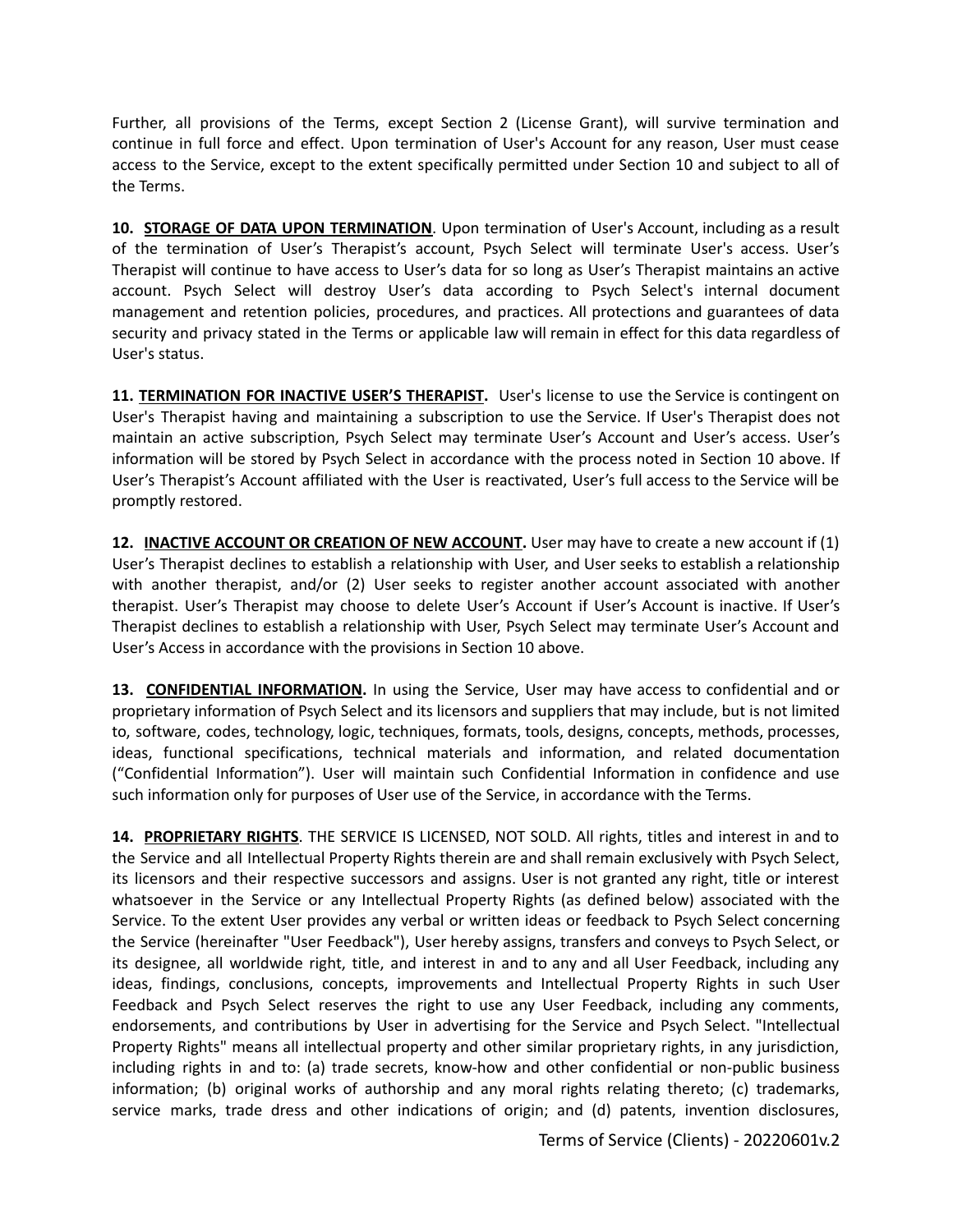inventions and discoveries. User grants Psych Select license to use data and content he/she provides hereunder, and data about User's use of the Service for Psych Select's own business purposes, to the extent permitted by applicable law and so long as such uses do not compromise the privacy or security of confidential information of or about User. Use of User information will be subject to the Terms.

**15. DISCLAIMER OF WARRANTY**. THE SERVICE IS PROVIDED "AS IS" WITH ALL FAULTS. TO THE EXTENT PERMITTED BY LAW, PSYCH SELECT HEREBY DISCLAIMS ALL WARRANTIES, WHETHER EXPRESS OR IMPLIED, INCLUDING WITHOUT LIMITATION WARRANTIES THAT THE SERVICE IS FREE OF DEFECTS, MERCHANTABLE, FIT FOR A PARTICULAR PURPOSE AND NON-INFRINGING. USER BEARS THE ENTIRE RISK AS TO SELECTING THE SERVICE FOR USER'S PURPOSES AND AS TO THE QUALITY AND PERFORMANCE OF THE SERVICE. Without limiting the generality of the foregoing or the limitation of liability set forth in Section 15 (Limitation of Liability), User acknowledges and agrees that: (a) User is using the Service at his/her own discretion and risk; (b) User is responsible for any and all decisions and conclusions made based on the data and output that results from use of the Service, including, without limitation, for all medical and treatment purposes; (c) User's Therapist is responsible for all professional services provided to User, including, without limitation, for all medical, treatment, and other health care decisions, and Psych Select Software LLC shall have no responsibility or liability for any such care, services, or decisions; (d) User's Therapist is solely responsible for obtaining all necessary informed consents and providing to User all notices required to be delivered in connection with care provided by User's Therapist; and (e) neither Psych Select Software LLC nor any of its suppliers or licensors shall be responsible for any data or output that results from User's use of the Service. This limitation will apply notwithstanding the failure of essential purpose of any remedy. Some jurisdictions do not allow the exclusion or limitation of implied warranties, so this disclaimer may not apply to User.

**16. LIMITATION OF LIABILITY**. EXCEPT AS REQUIRED BY LAW, PSYCH SELECT WILL NOT BE LIABLE FOR ANY INDIRECT, SPECIAL, INCIDENTAL, CONSEQUENTIAL OR EXEMPLARY DAMAGES ARISING OUT OF OR IN ANY WAY RELATING TO THE USE OF OR THE INABILITY TO USE THE SERVICE, INCLUDING WITHOUT LIMITATION DAMAGES FOR LOSS OF GOODWILL, WORK STOPPAGE, LOST PROFITS, LOSS OF DATA, AND COMPUTER FAILURE OR MALFUNCTION, EVEN IF ADVISED OF THE POSSIBILITY OF SUCH DAMAGES AND REGARDLESS OF THE THEORY (CONTRACT, TORT OR OTHERWISE) UPON WHICH SUCH CLAIM IS BASED. ALTHOUGH EVERY REASONABLE EFFORT WILL BE MADE TO ENSURE THE CONSISTENT ONLINE AVAILABILITY OF THE SERVICE, USER BEARS THE ENTIRE RISK FOR ANY LOSSES INCURRED BY THE UNAVAILABILITY OF THE SERVICE FOR ANY REASON. PSYCH SELECT'S COLLECTIVE LIABILITY UNDER THIS AGREEMENT WILL NOT EXCEED \$500 (FIVE HUNDRED DOLLARS). Some jurisdictions do not allow the exclusion or limitation of incidental, consequential or special damages, so this exclusion and limitation may not apply to User.

**17. USER INDEMNIFICATION.** User shall defend, indemnify, and hold harmless Psych Select and its officers, directors, members, managers, equity holders, employees, agents, contractors, suppliers, and licensors against all costs, expenses, losses, and damages (including reasonable attorneys' fees and costs) incurred or awarded as a result of or in connection with claims of third parties against Psych Select based on or arising directly or indirectly out of: (a) User's use of the Service; (b) a breach by User of any terms of this Agreement; (c) User's violation of any applicable laws or regulations; (d) any negligence, willful misconduct, or fraud by User or User's Dependent; or (e) defamation, libel, violation of privacy rights, unfair competition, or infringement of any third party's intellectual property rights or allegations thereof to the extent caused by User.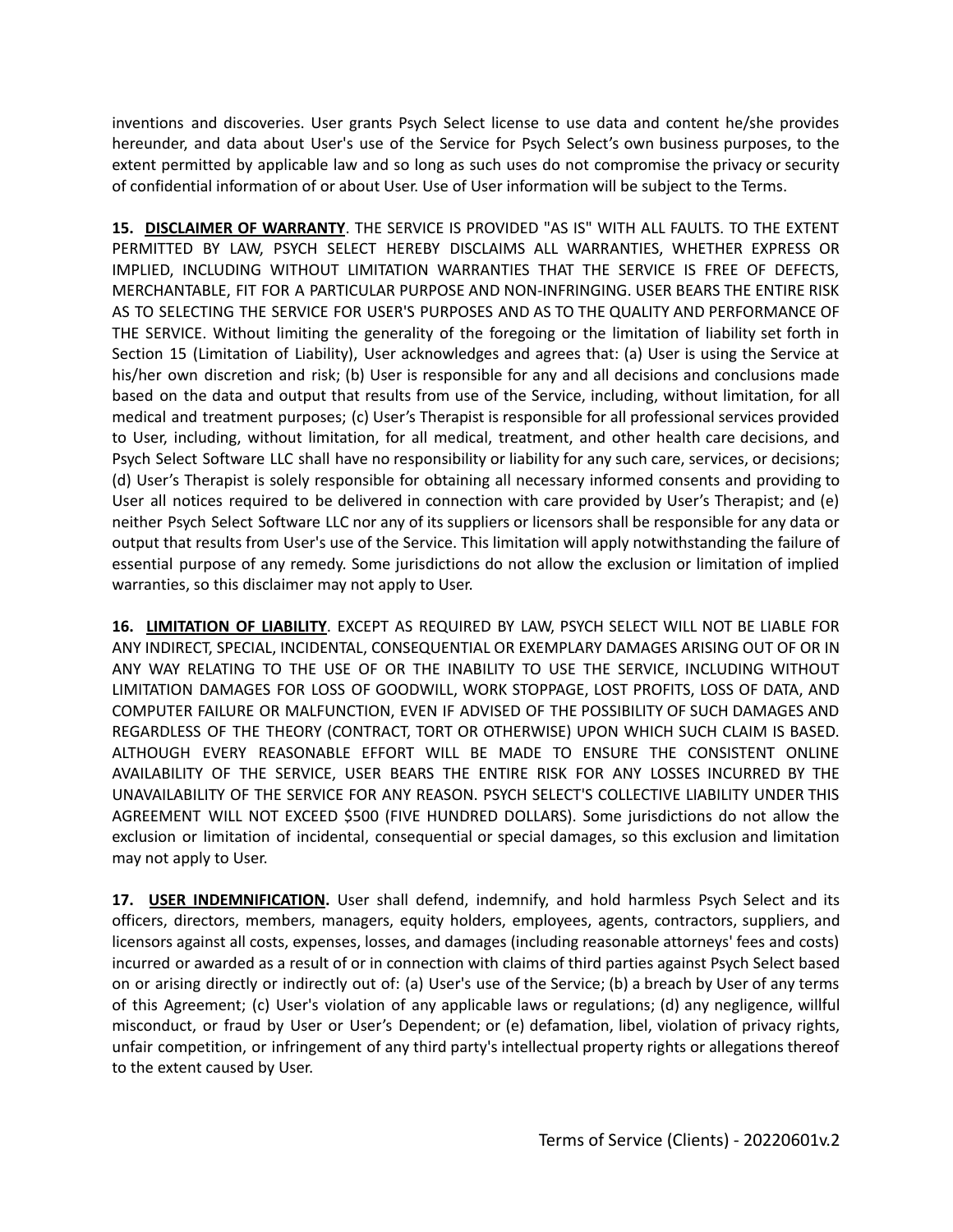**18. RESPONSIBILITY OF USER'S THERAPIST.** User acknowledges that the responsibility for providing mental health care services lies solely with User's Therapist and other health care professionals who may be providing such care to User. User and User's heirs, agents, and representatives, will not have any claim or cause of action against Psych Select, and will hold Psych Select harmless from any actual or potential damages suffered by User as a result of the mental health care and/or other services rendered or withheld by User's Therapist.

**19. EXPORT CONTROLS & DISCLAIMER**. User's Account is subject to all applicable export restrictions. User must comply with all export and import laws and restrictions and regulations of any United States or foreign agency or authority relating to the Service and its use. Psych Select offers the Service only in the United States and makes no representation that any aspect of the Service is appropriate or available for use outside of the United States. Those who access the service outside of the United States are responsible for compliance with applicable laws.

**20. U.S. GOVERNMENT END-USERS**. The Service is a "commercial item" as that term is defined in 48 C.F.R. 2.101, consisting of "commercial computer software" and "commercial computer software documentation," as such terms are used in 48 C.F.R. 12.212 and 48 C.F.R. 227.7202. Consistent with 48 C.F.R. 12.212, 48 C.F.R. 27.405(b)(2) and 48 C.F.R. 227.7202, all U.S. government end users acquire the Service with only those rights as set forth herein.

**21. SECURITY OF PROTECTED HEALTH INFORMATION**. User may not use the Service in any way that is illegal, fraudulent, or violates the provisions of the Health Insurance Portability and Accountability Act of 1996 and its later extensions and modifications, including the Health Information Technology for Economic and Clinical Health Act (collectively "HIPAA"). These provisions restrict all unauthorized hacking, testing, or assessment which is intended to bypass the security policies and controls of the software. User acknowledges that Psych Select is not responsible for violation of these laws or related regulations due to User's actions or circumstances outside of Psych Select's control. These actions and circumstances include, but are not limited to the failure of User to: (a) choose adequate passwords, and to protect those passwords from unauthorized disclosure; (b) log out of the Service on any computer or other device; (c) promptly report suspicious activity or misuse of the system to Psych Select for further investigation; and (d) cooperate with Psych Select to safeguard against such activity or misuse and to mitigate any harm arising therefrom.

**22. PROTECTION OF PATIENT RIGHTS.** User acknowledges that, to the extent permitted by law and by Psych Select's agreement(s) with User's Therapist, User's Therapist is solely responsible for satisfying any obligations related to User's or User's Dependents' rights with respect to individually identifiable information, including, without limitation, directly providing User access to, the ability to amend, and an accounting of disclosures of User's or User Dependents' PHI, in accordance with the HIPAA Privacy Rule. User agrees to contact User's Therapist directly to exercise any such rights regarding User's or User's Dependents' PHI. User acknowledges that Psych Select is not responsible for User's Therapist's compliance with any such requirements or for any violation of these laws or related regulations due to User's Therapist's actions or circumstances outside of Psych Select's reasonable control.

**23. ELECTRONIC CONTRACTING AND NOTICES**. User's agreement to the Terms, by clicking "AGREE" when User registers for an account or when Terms are updated and published to the Service, constitutes User's electronic signature and agreement to the Terms. User acknowledges that he/she is able to electronically receive, download, and print the Terms. User further agrees that Psych Select may send to User in electronic form any notices, disclosures, reports, documents, communications or other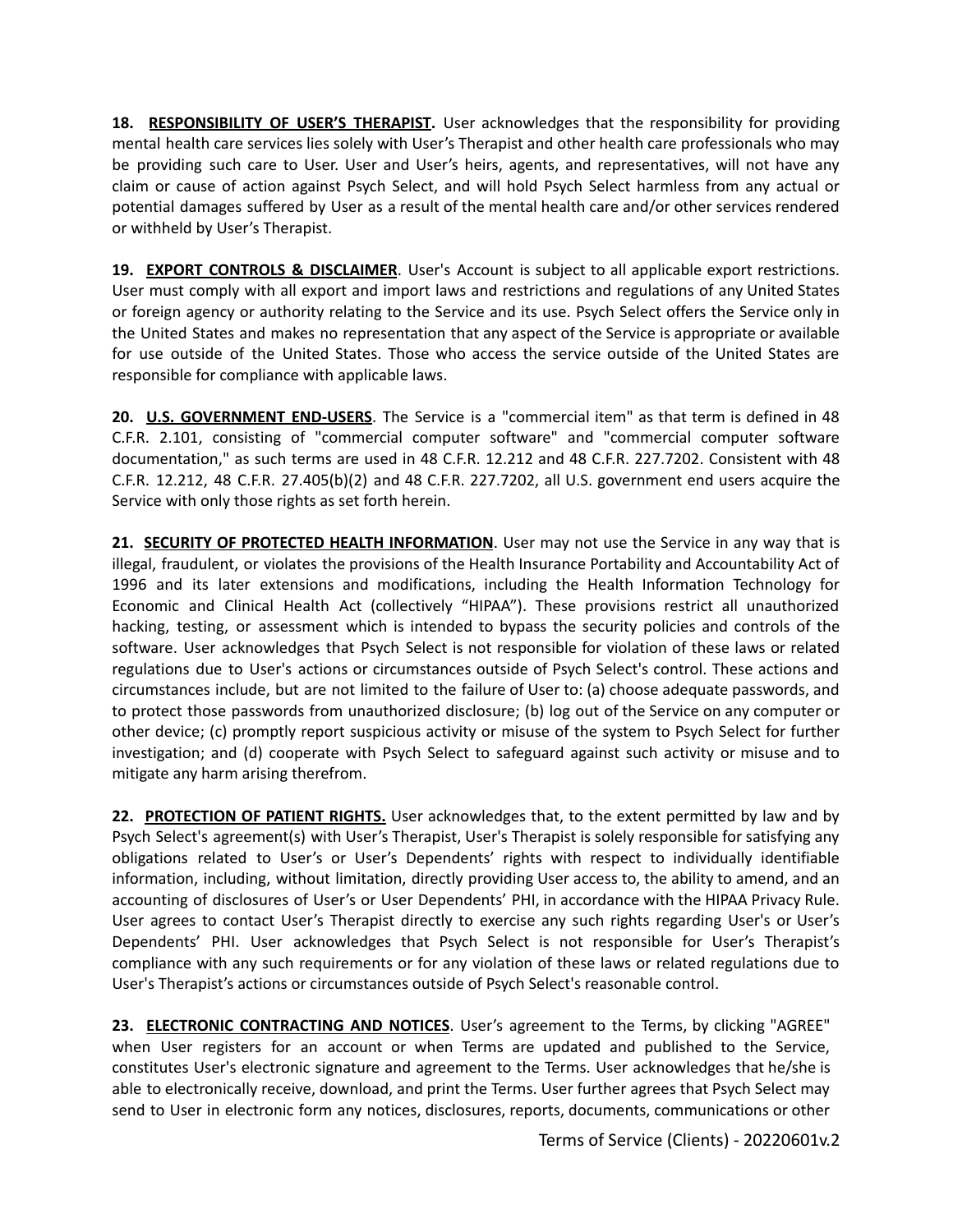records regarding the Service (collectively, hereinafter "Notices"). Psych Select may send User electronic Notices: (a) to the e-mail address that User provided during User's registration process; or (b) by posting the Notice through the Service. The delivery of any Psych Select Notice is effective when sent or posted by Psych Select, regardless of whether User reads the Notice. User may withdraw consent to receive further Notices electronically by contacting support@therapyappointment.com, but upon withdrawal of such consent, User's Account to use the Service will be terminated.

**24. COMPLAINTS.** User may direct any complaints regarding the Service, security of User's information, or violation or infringement of User's rights in any way through (1) Psych Select's Privacy Complaint Procedures, which can be accessed on our website [here](https://cdn2.hubspot.net/hubfs/4913696/TherapyAppointment_June2019/Pdf/Privacy-Complaints-Procedure%5B1%5D.pdf) or (2) by contacting us directly at 1-800-242-2127, EXT. 502 or support@therapyappointment.com.

**25. MISCELLANEOUS**. The Terms constitute the entire agreement between User and Psych Select concerning the subject matter hereof. Except to the extent applicable law, if any, provides otherwise, this Agreement will be governed by the laws of the State of North Carolina, excluding its conflict of law provisions. User hereby consents to the exclusive jurisdiction of the courts of the State of North Carolina for the resolution of any dispute based upon or relating to User's use of the Service. The Terms will not be governed by the United Nations Convention on Contracts for the International Sale of Goods. If any part of the Terms are held invalid or unenforceable, that part will be construed to reflect the parties' original intent, and the remaining portions will remain in full force and effect. A waiver by Psych Select of any term or condition of the Terms or any breach thereof, in any one instance, will not waive such term or condition or any subsequent breach thereof. Psych Select will not be liable for any delay or failure of its performance under the Terms that results from causes beyond its control and is not reasonably foreseeable despite commercially reasonable operations and preparations. Except as required by law, the controlling language of this Agreement is English. User may not assign User's rights under the Terms without the written consent of Psych Select. The terms are binding upon and will inure to the benefit of the parties, their successors and permitted assigns. The parties hereto expressly understand and agree that each party is an independent contractor in the performance of each and every part of the Terms.

I accept the Terms of Service as listed above.

## Version Control Log

| <b>Approved</b>         | Susan Whitehead                                                                                                                                                                  | Adopted                 | 1/8/2020  |
|-------------------------|----------------------------------------------------------------------------------------------------------------------------------------------------------------------------------|-------------------------|-----------|
| <b>Last Review</b>      | 6/1/2022                                                                                                                                                                         | <b>Review by (Date)</b> | 6/30/2024 |
| <b>Reviewed By</b>      | Susan Whitehead                                                                                                                                                                  | Serina Isch             |           |
| <b>Revision History</b> |                                                                                                                                                                                  |                         |           |
| 1/8/2020                | Formalized initial terms of service                                                                                                                                              |                         |           |
| 6/1/2022                | Fix typo in section 14 that had implications on meaning.<br>Add clarification regarding updated terms in section 23.<br>$\bullet$<br>Minor grammatical adjustments.<br>$\bullet$ |                         |           |